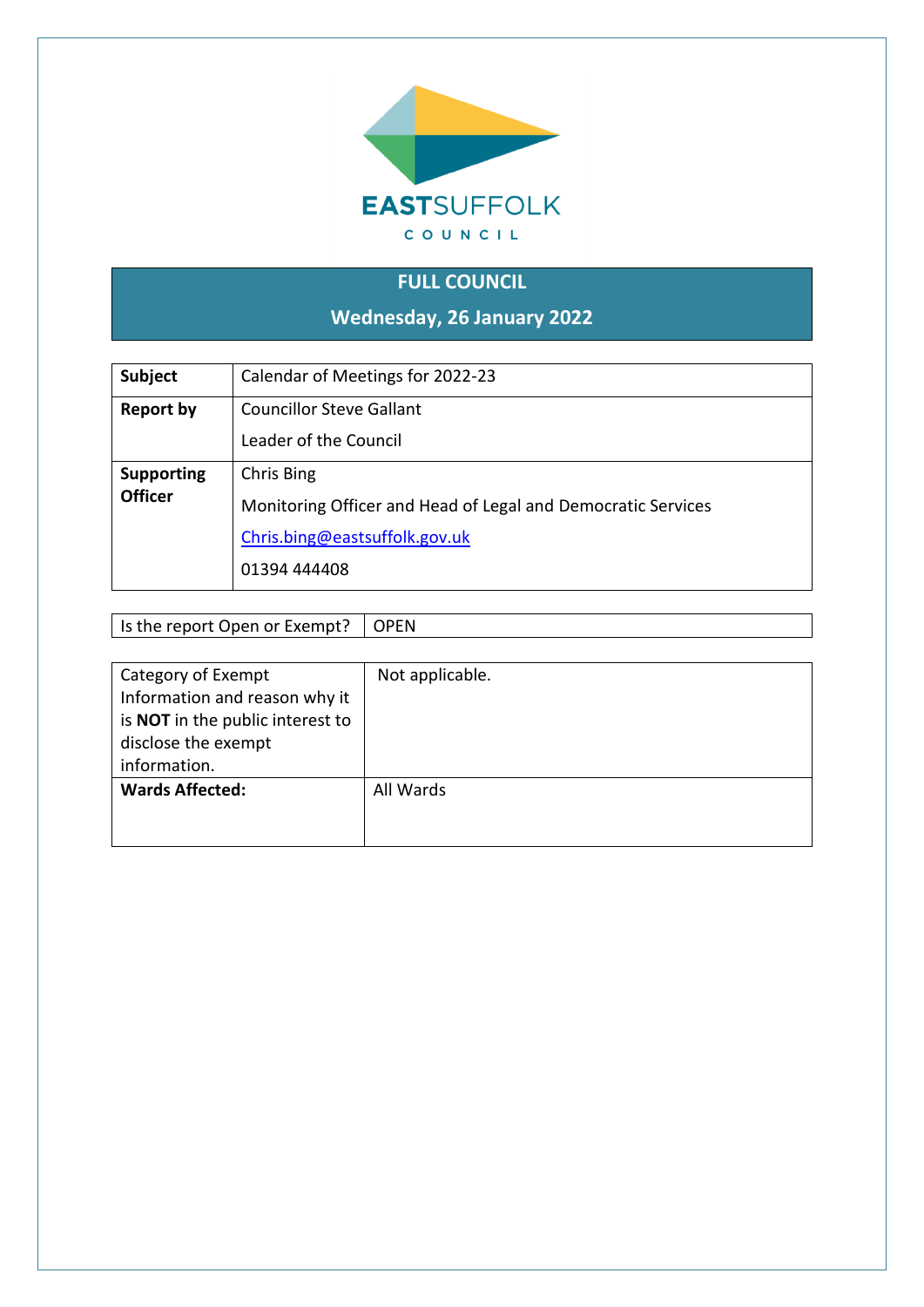## **Purpose and high-level overview**

#### **Purpose of Report:**

To seek approval for the Calendar of Meetings for the 2022 /23 municipal year.

The Calendar of Meetings provides the framework for the democratic and decisionmaking processes that will underpin the delivery of the key priorities identified within the Council's East Suffolk Strategic Plan.

#### **Options:**

None. The Calendar of Meetings provides the framework for the Council's democratic and decision-making processes and is a statutory requirement. It also enables all Members of the Council to plan and insert proposed meeting dates in their diaries in advance and allows the public and press to view future meeting dates.

#### **Recommendation:**

That the Calendar of Meetings for 2022/23 be approved.

### **Corporate Impact Assessment**

#### **Governance:**

There are statutory and constitutional requirements to hold Council meetings to formulate decisions and to approve policies / strategies. The publication of Agendas and reports for meetings are undertaken in accordance with statutory requirements.

Meetings have been scheduled to enable effective decision-making whilst making the best use of resources. The meetings have also been programmed to ensure that decisionmaking is undertaken in a timely way to help with the implementation of Council strategies, plans, priorities and in fulfilling statutory and constitutional obligations.

Publication of the Calendar of Meetings allows the public to know in advance when Council and Committee meetings are being held.

**ESC policies and strategies that directly apply to the proposal:**

Not applicable

#### **Environmental:**

Not applicable

#### **Equalities and Diversity:**

Our meetings will be convened in venues that meet the requirements of the Equality Act 2010, in terms of public accessibility, in order to ensure access to Council meetings for all. Both East Suffolk House and Riverside meeting the Equality Act 2010 requirements for public accessibility.

In addition, copies of the Agenda, reports or supporting documentation can be made available in large print, Braille or in a different language, on request.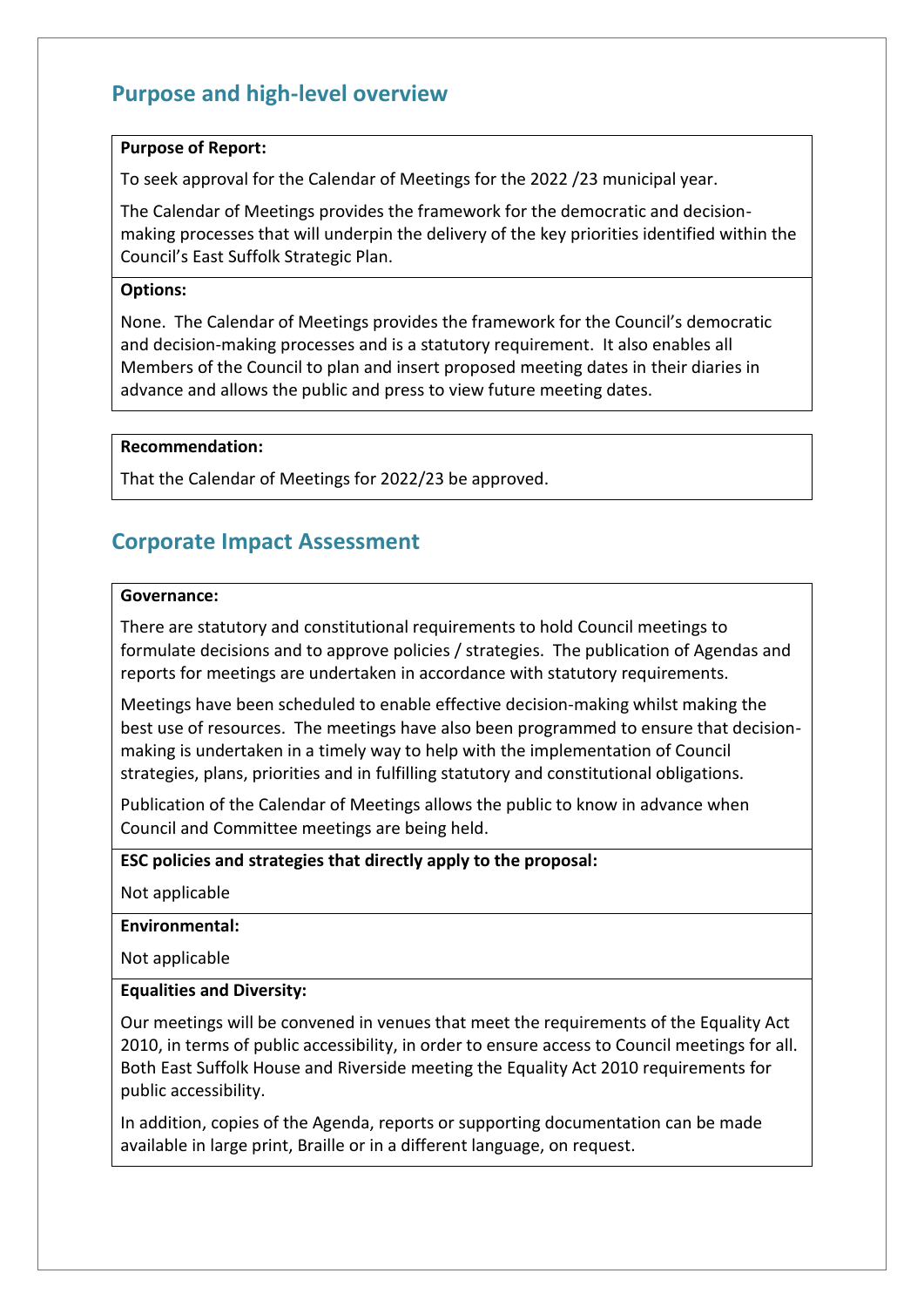#### **Financial:**

The cost of administering all of the proposed meetings can be met from within existing budgets.

#### **Human Resources:**

Not applicable.

#### **ICT:**

The public can view Council meetings (including Committees and Sub-Committees) online, via YouTube, when 'open' items of business are being considered. The Agenda and accompanying 'open' reports for meetings are made available to view on the Council's website.

#### **Legal:**

There are statutory and constitutional requirements to hold Council meetings to formulate decisions and to approve policies / strategies. The publication of Agendas and reports for meetings are undertaken in accordance with statutory requirements.

Meetings have been scheduled to enable effective decision-making whilst making the best use of resources. The meetings have also been programmed to ensure that decisionmaking is undertaken in a timely way to help with the implementation of Council strategies, plans, priorities and in fulfilling statutory and constitutional obligations.

Publication of the Calendar of Meetings allows the public to know in advance when Council and Committee meetings are being held.

#### **Risk:**

Not applicable.

| External consultation is not necessary. However, due care has                                  |
|------------------------------------------------------------------------------------------------|
| <b>External Consultees:</b>   been taken not to hold meetings at the same time as other nearby |
| local authorities such as Suffolk County Council.                                              |

## **Strategic Plan Priorities**

| Select the priorities of the Strategic Plan which are supported by<br>this proposal:<br>(Select only one primary and as many secondary as appropriate) |                                                             | Primary<br>priority | <b>Secondary</b><br>priorities |
|--------------------------------------------------------------------------------------------------------------------------------------------------------|-------------------------------------------------------------|---------------------|--------------------------------|
| <b>T01</b>                                                                                                                                             | <b>Growing our Economy</b>                                  |                     |                                |
| P01                                                                                                                                                    | Build the right environment for East Suffolk                |                     |                                |
| P <sub>02</sub>                                                                                                                                        | Attract and stimulate inward investment                     |                     |                                |
| P03                                                                                                                                                    | Maximise and grow the unique selling points of East Suffolk |                     |                                |
| P04                                                                                                                                                    | <b>Business partnerships</b>                                |                     |                                |
| <b>P05</b>                                                                                                                                             | Support and deliver infrastructure                          |                     |                                |
| <b>T02</b>                                                                                                                                             | <b>Enabling our Communities</b>                             |                     |                                |
| P06                                                                                                                                                    | <b>Community Partnerships</b>                               |                     |                                |
| <b>P07</b>                                                                                                                                             | Taking positive action on what matters most                 |                     |                                |
| <b>P08</b>                                                                                                                                             | Maximising health, well-being and safety in our District    |                     |                                |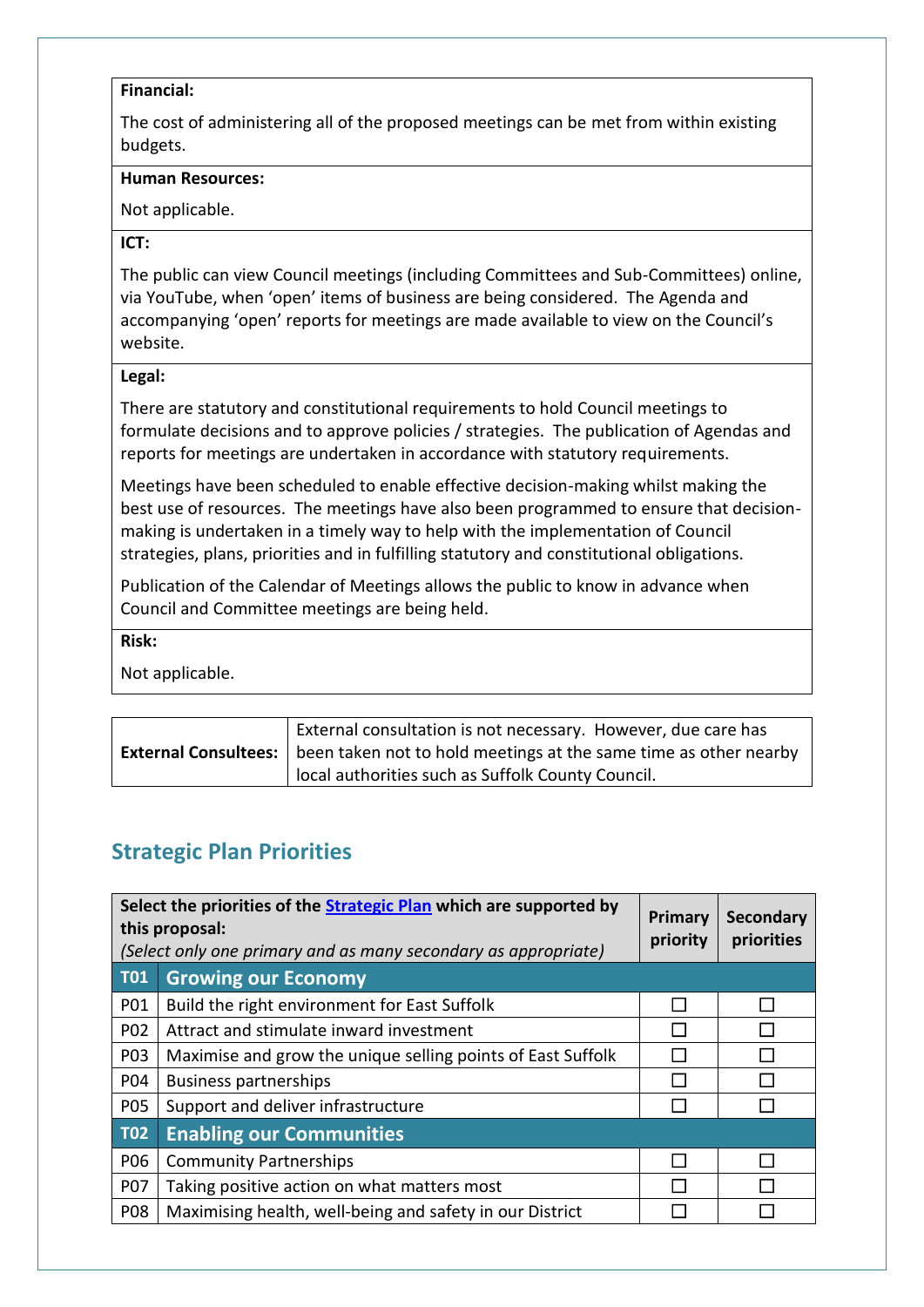| P09                                                                             | <b>Community Pride</b>                                       |        |  |
|---------------------------------------------------------------------------------|--------------------------------------------------------------|--------|--|
| <b>T03</b>                                                                      | <b>Maintaining Financial Sustainability</b>                  |        |  |
| P10                                                                             | Organisational design and streamlining services              | M      |  |
| P11                                                                             | Making best use of and investing in our assets               | П      |  |
| P12                                                                             | Being commercially astute                                    |        |  |
| P13                                                                             | Optimising our financial investments and grant opportunities | $\Box$ |  |
| P14                                                                             | Review service delivery with partners                        | $\Box$ |  |
| <b>T04</b>                                                                      | <b>Delivering Digital Transformation</b>                     |        |  |
| P15                                                                             | Digital by default                                           | $\Box$ |  |
| P16                                                                             | Lean and efficient streamlined services                      | П      |  |
| P17                                                                             | Effective use of data                                        | Г      |  |
| P18                                                                             | Skills and training                                          |        |  |
| P19                                                                             | District-wide digital infrastructure                         | П      |  |
| <b>T05</b>                                                                      | <b>Caring for our Environment</b>                            |        |  |
| P20                                                                             | Lead by example                                              | П      |  |
| P21                                                                             | Minimise waste, reuse materials, increase recycling          | П      |  |
| P22                                                                             | Renewable energy                                             |        |  |
| P23                                                                             | Protection, education and influence                          | П      |  |
| <b>XXX</b>                                                                      | <b>Governance</b>                                            |        |  |
| <b>XXX</b>                                                                      | How ESC governs itself as an authority                       | ⊠      |  |
| How does this proposal support the priorities selected?                         |                                                              |        |  |
| There are statutory and constitutional requirements to hold Council meetings to |                                                              |        |  |

formulate decisions and to approve policies / strategies. The publication of Agendas and reports for meetings are undertaken in accordance with statutory requirements.

# **Background and Justification for Recommendation**

| <b>Background facts</b>                                                              |
|--------------------------------------------------------------------------------------|
| The Calendar of Meetings provides the framework for the Council's democratic         |
| and decision-making processes and is a statutory requirement.                        |
| It also enables all Members of the Council to plan and insert proposed meeting       |
| dates in their diaries in advance and allows the public and press to view future     |
| meeting dates.                                                                       |
| The publication of Agendas and reports for meetings must be undertaken in            |
| accordance with statutory requirements.                                              |
| It is important that the Council's meetings are programmed to ensure that            |
| decision-making is undertaken in a timely way to help with the implementation of     |
| Council strategies, plans, priorities and in fulfilling statutory and constitutional |
| obligations.                                                                         |
|                                                                                      |

| $\overline{\mathbf{2}}$ | <b>Current position</b>                                                        |
|-------------------------|--------------------------------------------------------------------------------|
|                         | The Council has a current Calendar of Meetings for 2021-22, which was approved |
|                         | by Full Council at its meeting in January 2021. This enabled the effective     |
|                         |                                                                                |